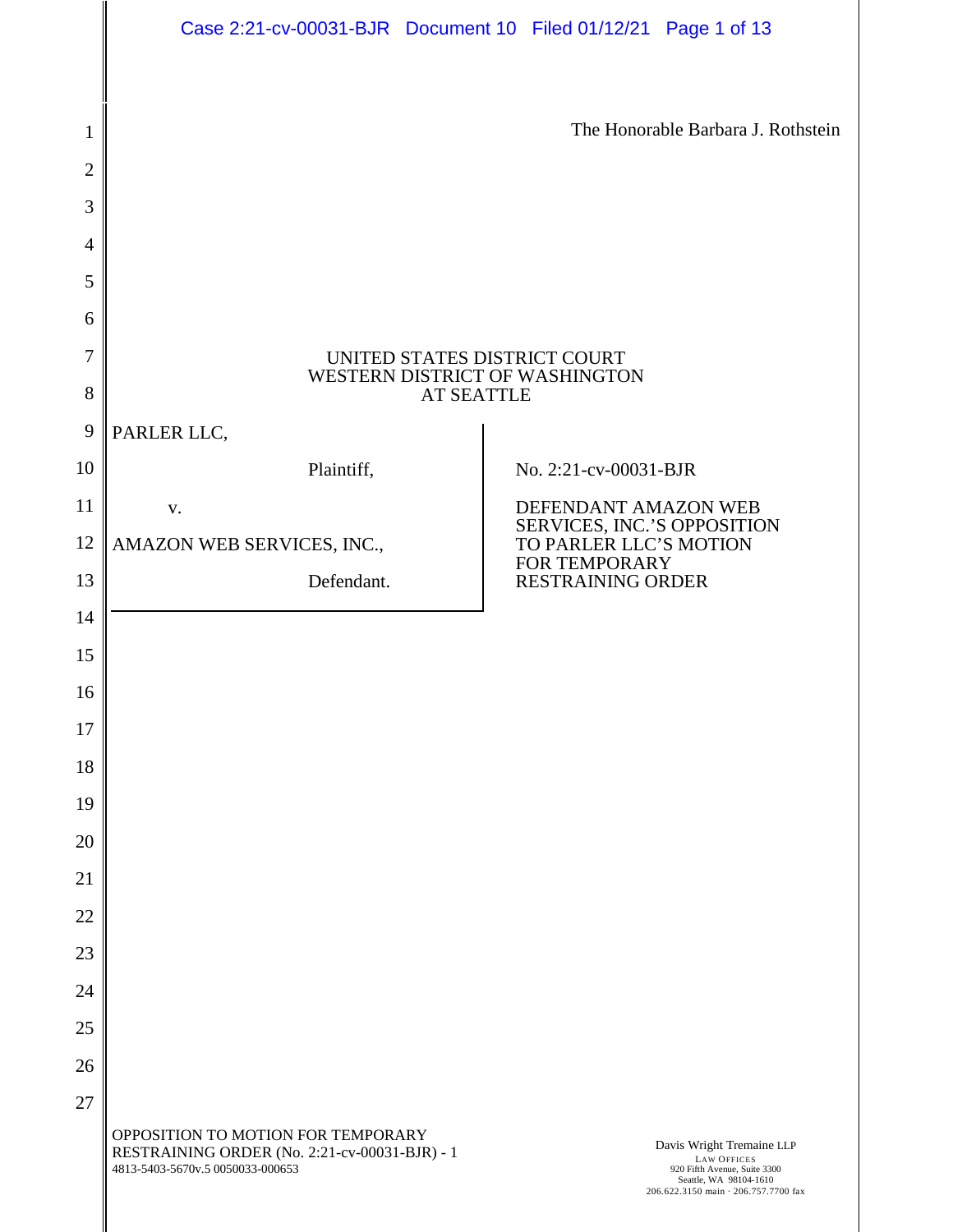### **I. INTRODUCTION**

2 3 4 5 6 7 8 9 10 11 This case is not about suppressing speech or stifling viewpoints. It is not about a conspiracy to restrain trade. Instead, this case is about Parler's demonstrated unwillingness and inability to remove from the servers of Amazon Web Services ("AWS") content that threatens the public safety, such as by inciting and planning the rape, torture, and assassination of named public officials and private citizens. There is no legal basis in AWS's customer agreements or otherwise to compel AWS to host content of this nature. AWS notified Parler repeatedly that its content violated the parties' agreement, requested removal, and reviewed Parler's plan to address the problem, only to determine that Parler was both unwilling and unable to do so. AWS suspended Parler's account as a last resort to prevent further access to such content, including plans for violence to disrupt the impending Presidential transition.

12 Despite Parler's rhetoric, its lawsuit is no more than a meritless claim for breach of contract. But the facts are unequivocal: If there is any breach, it is Parler's demonstrated failure and inability to identify and remove such content. AWS was well within its rights to suspend Parler immediately for those failures. Parler also cannot hold AWS liable in tort for enforcing the agreement's express terms. And there is no antitrust claim where, as here, Parler cannot plausibly plead an agreement to cause it harm and the complained-of conduct is undeniably compatible with a legitimate purpose.

Compelling AWS to host content that plans, encourages, and incites violence would be unprecedented. Parler has no likelihood of prevailing on the merits, and the balance of equities and public interest strongly tip against an injunction. The motion for a temporary restraining order should be denied.

# **II. FACTUAL BACKGROUND**

27

### **A. Parler Conducts the "Absolute Minimum" of Content Moderation.<sup>1</sup>**

Parler operates a social media service that has gained favor as an alternative to Facebook and Twitter. Doran Decl. Ex. A. Parler prides itself on its hands-off approach to moderating

Davis Wright Tremaine LLP LAW OFFICES 920 Fifth Avenue, Suite 3300 Seattle, WA 98104-1610 206.622.3150 main · 206.757.7700 fax

1

OPPOSITION TO MOTION FOR TEMPORARY RESTRAINING ORDER (No. 2:21-cv-00031) - 1 4813-5403-5670v.5 0050033-000653 <sup>1</sup> Declaration of Ambika Doran Ex. B.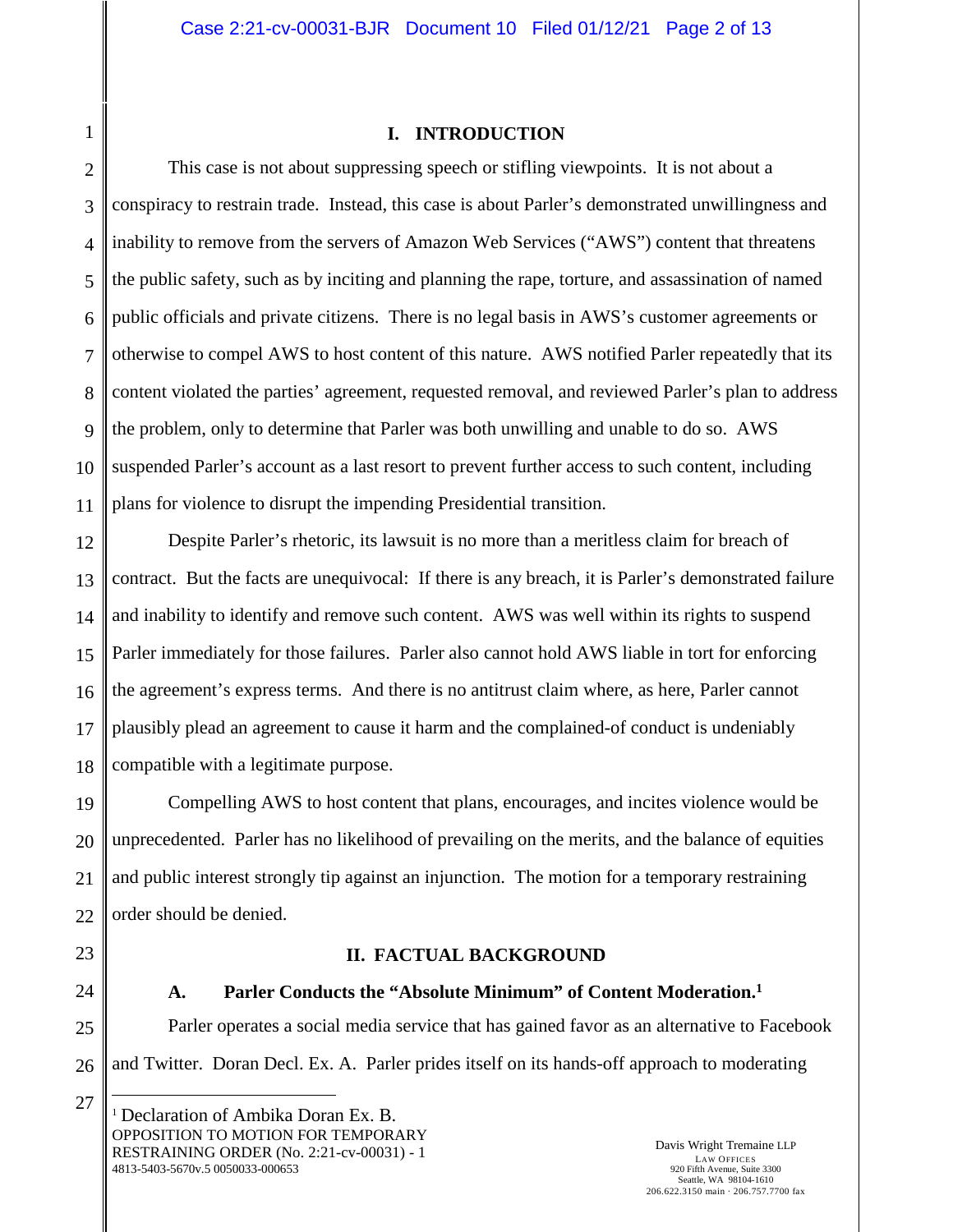1 2 3 4 5 6 7 8 9 user content. Parler's homepage tells users to "[s]peak freely and express yourself openly, without fear of being 'deplatformed' for your views." *Id.* In interviews, Parler's CEO has stated he "do[es]n't think it's [Parler's] obligation to" monitor the full range of it users' content, Doran Decl. Ex. O, and promoted the service's laissez-faire philosophy on content moderation. *See id.* Ex. D ("If you can say it on the street of New York, you can say it on Parler"); *id.* Ex. E at 4:48 ("[W]hat we've decided to do is, let's just not do any curation, no fact checking, let people do that on their own ...."); *id.* at 5:42 (attributing Parler's projected growth to not moderating content as other social media services do); *id.* Ex. C at 2:02 (stating "we really don't want to get into the business of kind of determining what is and is not allowed to be discussed").

10

25

26

27

## **B. Parler Enters an Agreement with AWS for Web Hosting Services.**

11 12 13 14 15 16 17 18 19 20 On June 12, 2018, Parler signed up with AWS, which provides hosting and cloud computing services for businesses, nonprofits, and government organizations globally. Declaration of Amazon Executive 2 ¶ 3. Parler accepted the terms of the AWS Customer Agreement. *Id.* Ex. A. The Agreement requires that Parler "ensure that Your Content and your and End Users' use of Your Content or the Service Offerings will not violate any of the Policies or any applicable law," and makes clear that Parler is "solely responsible for the development, content, operation, maintenance, and use of" the material on its service. *Id.* § 4.2; *see also id.* § 4.5 ("You will ensure that all End Users comply with your obligations under this Agreement ...."). The Agreement also requires Parler to "immediately suspend access" to content that it learns violates its obligations under the Agreement. *Id.* § 4.5.

21 22 23 24 Parler further agreed to comply with AWS's Acceptable Use Policy ("AUP"). *Id.* § 14; *see also* Executive 2 Decl. ¶ 3 & Ex. C. The AUP, in turn, makes clear Parler's agreement not to use AWS to host certain content, including content that "violate[s] the rights of others, or that may be harmful to others." *Id.*

The Agreement further makes clear that AWS may suspend or terminate an account "immediately" upon notice if AWS determines that an end user's use of the services "poses a

OPPOSITION TO MOTION FOR TEMPORARY RESTRAINING ORDER (No. 2:21-cv-00031) - 2 4813-5403-5670v.5 0050033-000653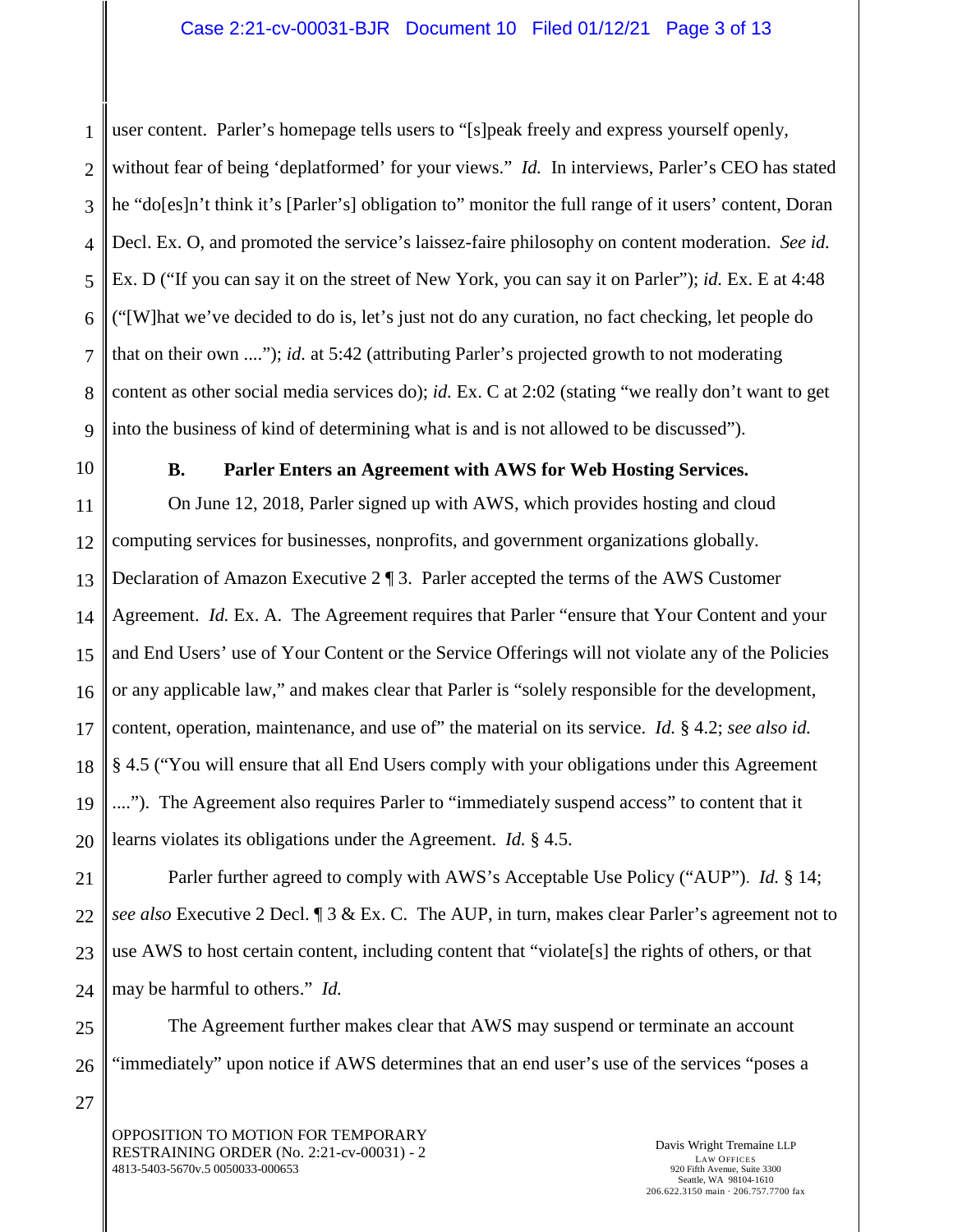1 2 security risk to the Service Offerings or any third party," or otherwise breaches the Agreement. *Id.* Ex. A § 6.1(a)-(b) (suspension); *id.* § 7.2(b) (termination).

3

13

14

15

16

17

18

19

20

21

22

23

24

25

26

27

# **C. Parler Repeatedly Violates the Agreement.**

4 5 6 7 8 9 10 In mid-November 2020, AWS received reports that Parler was hosting content threatening violence, in breach of the agreement. Executive 2 Decl. ¶ 4. On November 17, 2020, seeking to better understand Parler's approach to content moderation, AWS provided Parler two representative examples, asked whether "this type of content ... violate<sup>[s]</sup> [Parler's] policies," and asked for "more detailed information on [Parler's] policies and processes for handling and mitigating" such content. *Id*. & Ex. D. Two days later, Parler responded that it had referred one of the examples to its "regular contact for investigation." *Id.* Ex. D.

11 12 Over the next seven weeks, AWS reported more than 100 additional representative pieces of content advocating violence to Parler's Chief Policy Officer, including:

- "Fry'em up. The whole fkn crew. #pelosi #aoc #thesquad #soros #gates #chuckschumer #hrc #obama #adamschiff #blm #antifa we are coming for you and you will know it."
- "#JackDorsey … you will die a bloody death alongside Mark Suckerturd [Zuckerberg].… It has been decided and plans are being put in place. Remember the photographs inside your home while you slept? Yes, that close. You will die a sudden death!"
	- "We are going to fight in a civil War on  $Jan.20<sup>th</sup>$ , Form MILITIAS now and acquire targets."
		- "On January 20th we need to start systematicly [sic] assassinating [sic] #liberal leaders, liberal activists, #blm leaders and supporters, members of the #nba #nfl #mlb #nhl #mainstreammedia anchors and correspondents and #antifa. I already have a news worthy event planned."
			- "Shoot the police that protect these shitbag senators right in the head then make the senator grovel a bit before capping they ass."

OPPOSITION TO MOTION FOR TEMPORARY RESTRAINING ORDER (No. 2:21-cv-00031) - 3 4813-5403-5670v.5 0050033-000653

Davis Wright Tremaine LLP LAW OFFICES 920 Fifth Avenue, Suite 3300 Seattle, WA 98104-1610 206.622.3150 main · 206.757.7700 fax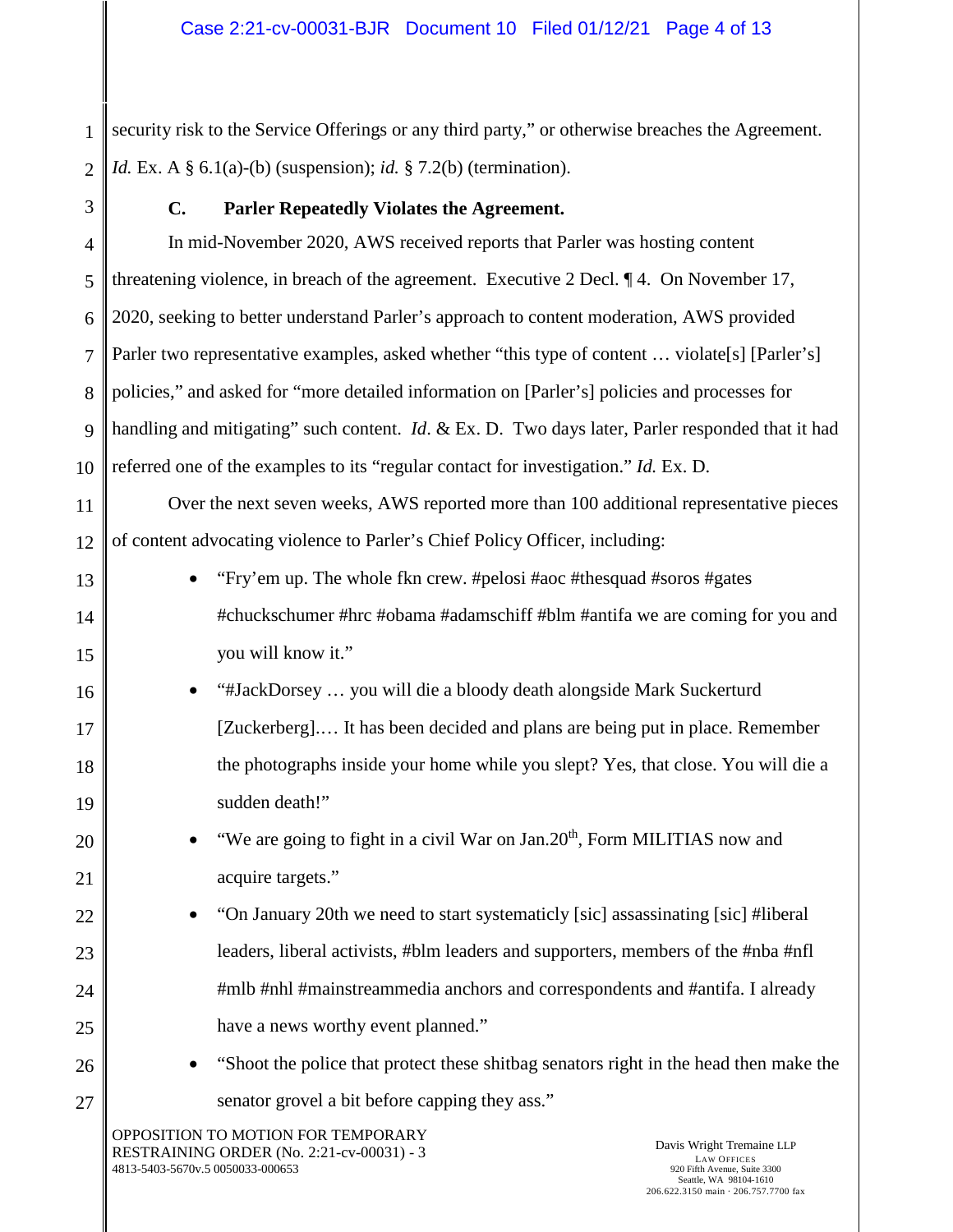| 1              | "After the firing squads are done with the politicians the teachers are next."                                                                                                                                                                                           |  |
|----------------|--------------------------------------------------------------------------------------------------------------------------------------------------------------------------------------------------------------------------------------------------------------------------|--|
| $\overline{2}$ | "Death to @zuckerberg @realjeffbezos @jackdorsey @pichai."                                                                                                                                                                                                               |  |
| 3              | "White people need to ignite their racial identity and rain down suffering and death                                                                                                                                                                                     |  |
| $\overline{4}$ | like a hurricane upon zionists."                                                                                                                                                                                                                                         |  |
| 5              | "Put a target on these motherless trash [Antifa] they aren't human taking one out                                                                                                                                                                                        |  |
| 6              | would be like stepping on a roach no different."                                                                                                                                                                                                                         |  |
| 7              | "We need to act like our forefathers did Kill [Black and Jewish people] all Leave                                                                                                                                                                                        |  |
| 8              | no victims or survivors."                                                                                                                                                                                                                                                |  |
| 9              | "We are coming with our list we know where you live we know who you are and                                                                                                                                                                                              |  |
| 10             | we are coming for you and it starts on the 6th civil war Lol if you will think it's                                                                                                                                                                                      |  |
| 11             | a joke Enjoy your last few days you have."                                                                                                                                                                                                                               |  |
| 12             | "This bitch [Stacey Abrams] will be good target practice for our beginners."                                                                                                                                                                                             |  |
| 13             | "This cu** [United States Secretary of Transportation Elaine Chao] should be                                                                                                                                                                                             |  |
| 14             | hung for betraying their country."                                                                                                                                                                                                                                       |  |
| 15             | "Hang this mofo [Georgia Secretary of State Brad Raffensperger] today."                                                                                                                                                                                                  |  |
| 16             | "HANG THAt N***** ASAP"                                                                                                                                                                                                                                                  |  |
| 17             | Executive 2 Decl. ¶ 5 & Ex. E at 1-3, 6-7, 13, 17, 28, 32, 49, 53-54; see also generally id. Ex. F                                                                                                                                                                       |  |
| 18             | (more examples).                                                                                                                                                                                                                                                         |  |
| 19             | AWS Exercises Its Right to Suspend Parler's Account.<br>D.                                                                                                                                                                                                               |  |
| 20             | On January 6, 2021, rioters supporting President Trump's efforts to overturn President-                                                                                                                                                                                  |  |
| 21             | Elect Biden's victory stormed the U.S. Capitol. Doran Decl. Exs. F-H. Five people died,                                                                                                                                                                                  |  |
| 22             | including a police officer. <i>Id.</i> Ex. I. The FBI and other law-enforcement agencies have since                                                                                                                                                                      |  |
| 23             | opened at least 25 domestic terrorism cases relating to these incidents. <i>Id.</i>                                                                                                                                                                                      |  |
| 24             | Content encouraging violence continued to grow rapidly after the events of January 6,                                                                                                                                                                                    |  |
| 25             | and on January 8, 9, and 10, 2021, AWS reported additional examples of that content. Executive                                                                                                                                                                           |  |
| 26             | 2 Decl. ¶ 6. On January 8 and 9, AWS also spoke with Parler executives about its content                                                                                                                                                                                 |  |
| 27             | moderation policies, processes, and tools, and emphasized that Parler's current approach failed to                                                                                                                                                                       |  |
|                | OPPOSITION TO MOTION FOR TEMPORARY<br>Davis Wright Tremaine LLP<br>RESTRAINING ORDER (No. 2:21-cv-00031) - 4<br><b>LAW OFFICES</b><br>4813-5403-5670v.5 0050033-000653<br>920 Fifth Avenue, Suite 3300<br>Seattle, WA 98104-1610<br>206.622.3150 main · 206.757.7700 fax |  |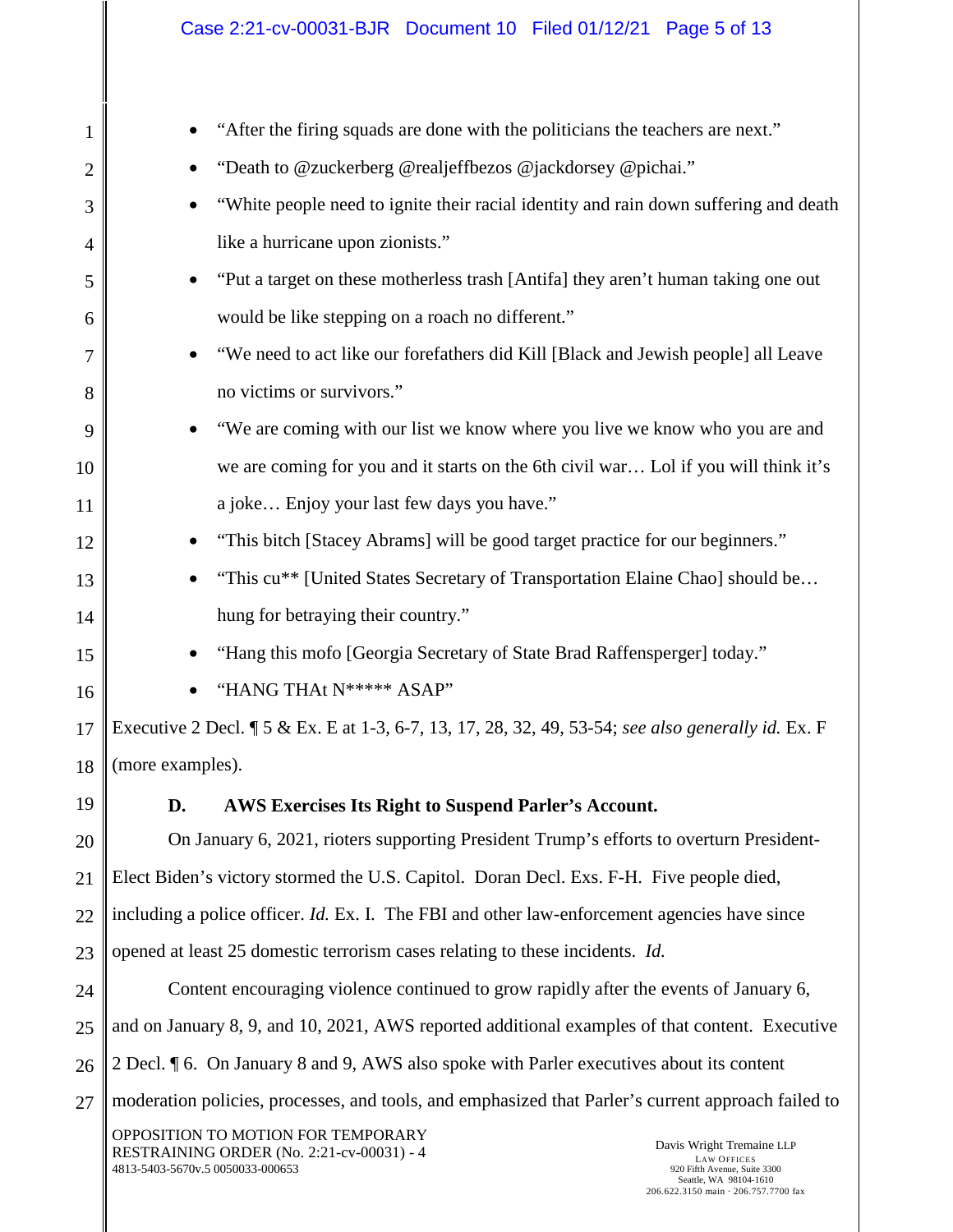1 2 3 4 5 address Parler's duty to promptly identify and remove content that threatened or encouraged violence. *Id.* In response, Parler outlined additional, reactive steps that would rely almost exclusively on "volunteers." *Id.* AWS continued to see problematic content hosted on Parler. *Id.*  $\parallel$  7. During one of the calls, Parler's CEO reported that Parler had a backlog of 26,000 reports of content that violated its community standards and remained on its service. *Id.*

6 7 8 9 10 11 12 13 14 15 16 On January 9, 2021, Apple and Google terminated Parler's accounts. Doran Decl. Ex. N. The same day, AWS notified Parler it would suspend its account effective 11:59 p.m. January 10. Executive 2 Decl.  $\P$  7 & Dkt. 1-1.<sup>2</sup> AWS explained it "remain[s] troubled by the repeated violations of our terms of service," noting it had "reported 98 examples to Parler of posts that clearly encourage and incite violence." *Id.* Dkt. 1-1. AWS also reported the "steady increase in this violent content," making "clear that Parler does not have an effective process to comply with the AWS terms of service." *Id.* The email also notes Parler "remove[s] some violent content when contacted by us or others, but not always with urgency," and Parler's proposed moderation plans "will not work in light of the rapidly growing number of violent posts." *Id*. The letter confirms that AWS will "ensure that all of your data is preserved for you to migrate to your own servers, and will work with you as best we can to help your migration." *Id.*

17 18 19 20 That evening, Parler's CEO posted that "[w]e should be operational within less then [sic] 12 hours of downtime after Amazon abruptly pulls our access." Doran Decl. Ex. K. He also posted that Parler had "prepared for events like this by never relying on amazons [sic] proprietary infrastructure and building bare metal products." *Id.* Ex. J.

21 22 23 24 Parler filed its complaint and motion for temporary restraining order January 11. Dkts. 1, 2. Despite speculation in the Complaint, *see, e.g.*, Compl. (Dkt. 1) ¶ 4, Parler alleges no facts that could possibly support its claims for breach of contract, tortious interference with prospective economic advantage, or violations of the Sherman Act. *Id.* ¶ 5.

25

<sup>2</sup> Parler accuses Amazon of leaking this letter to the press before sending it to Parler. Compl.

<sup>26</sup> 27 ¶ 21. But this is based on an erroneous assumption that that the time stamp on the email showing Parler received the letter reflects *Pacific* Time, rather than *Central* Time. In fact, Amazon sent the letter to Parler before the press obtained the letter.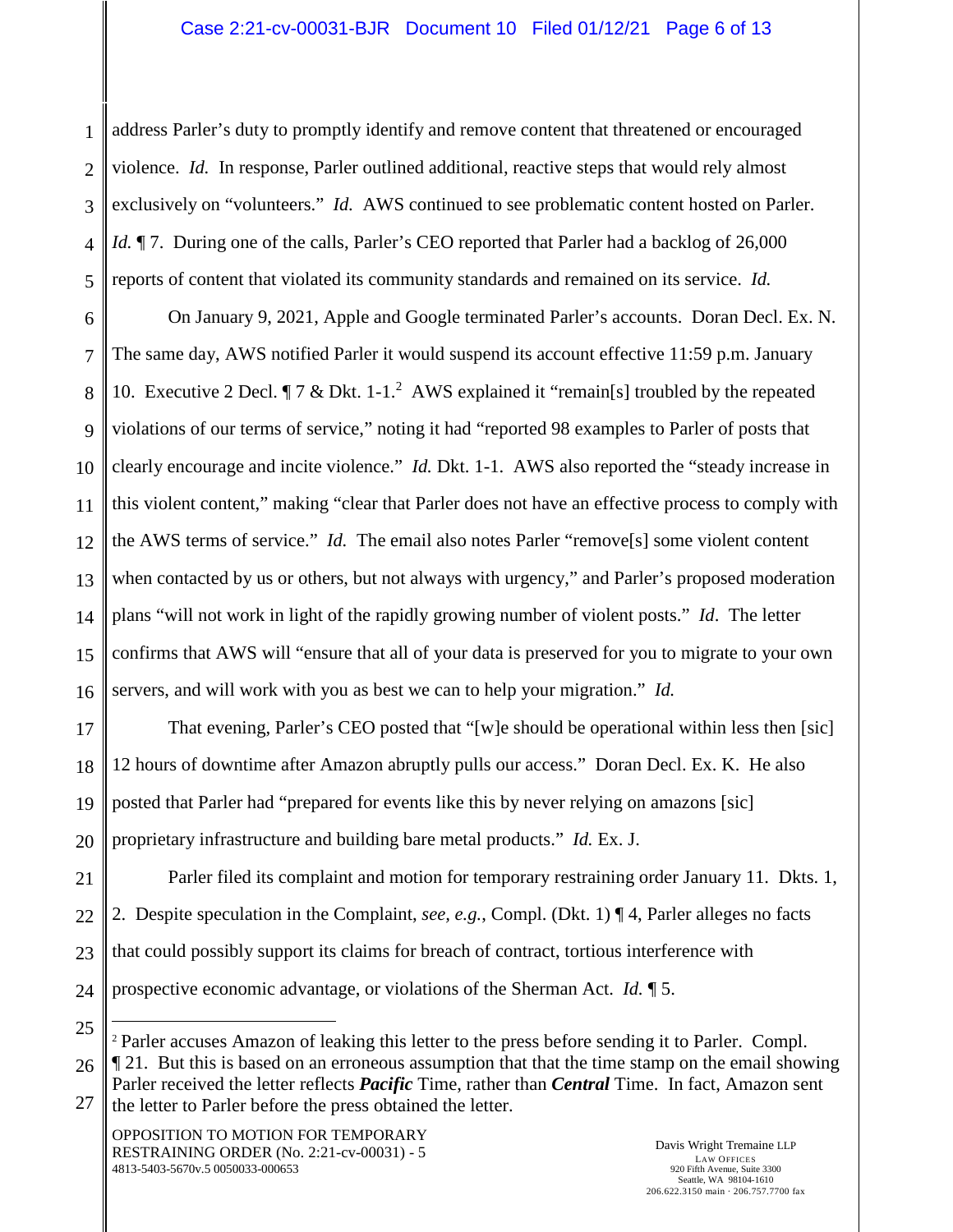### **III. ARGUMENT**

A temporary restraining order is "an extraordinary and drastic remedy." *Lopez v. Brewer*, 680 F.3d 1068, 1072 (9th Cir. 2012) (citation & internal quotation marks omitted); *see also Winter v. Natural Res. Def. Council, Inc.*, 555 U.S. 7, 22 (2008). The standard for issuing a temporary restraining order is "substantially identical" to the standard for issuing a preliminary injunction. *See Stuhlbarg Int'l Sales Co. v. John D. Brush & Co.*, 240 F.3d 832, 839 n.7 (9th Cir. 2001). The plaintiff must establish  $(1)$  "[it] is likely to succeed on the merits";  $(2)$  "[it] is likely to suffer irreparable harm in the absence of preliminary relief"; (3) "the balance of equities tips in [its] favor"; and (4) "an injunction is in the public interest." *Winter*, 555 U.S. at 20. Failing that, even were there "serious questions going to the merits," and there are not, a preliminary injunction may issue only "if the 'balance of hardships tips *sharply* in the plaintiff's favor,' and the other two *Winter* factors are satisfied." *Shell Offshore, Inc. v. Greenpeace, Inc.*, 709 F.3d 1281, 1291 (9th Cir. 2013) (quoting *Alliance for the Wild Rockies v. Cottrell*, 632 F.3d 1127, 1135 (9th Cir. 2011)). Parler has not satisfied any of these elements.

### **A. Parler Cannot Show A Likelihood of Prevailing on the Merits.**

### **1. AWS Did Not Breach the Agreement.**

To establish a breach of contract, a plaintiff must identify the "specific term of the contract" the defendant allegedly breached. *Anderson v. Soap Lake Sch. Dist.*, 191 Wn.2d 343, 376 (2018); *see also Hard 2 Find Accessories, Inc. v. Amazon.com, Inc.*, 58 F. Supp. 3d 1166, 1171 (W.D. Wash. 2014) (no contract claim where plaintiff failed to identify section of contract breached), *aff'd*, 691 F. App'x 406 (9th Cir. 2017); *see also* Executive 2 Decl. Ex. A §§ 13.4, 14 (Washington law "govern[s] th[e] Agreement").

Parler claims AWS breached the agreement by failing to provide thirty days' notice of termination (to be clear, AWS suspended and did not terminate the account). But it was Parler who breached the agreement, by hosting content advocating violence and failing to timely take that content down. The Agreement requires Parler to ensure that neither its content nor the content of Parler's users violates AWS's policies or the law. Executive 2 Decl. Ex. A § 4.2. The

OPPOSITION TO MOTION FOR TEMPORARY RESTRAINING ORDER (No. 2:21-cv-00031) - 6 4813-5403-5670v.5 0050033-000653

Davis Wright Tremaine LLP LAW OFFICES 920 Fifth Avenue, Suite 3300 Seattle, WA 98104-1610 206.622.3150 main · 206.757.7700 fax

1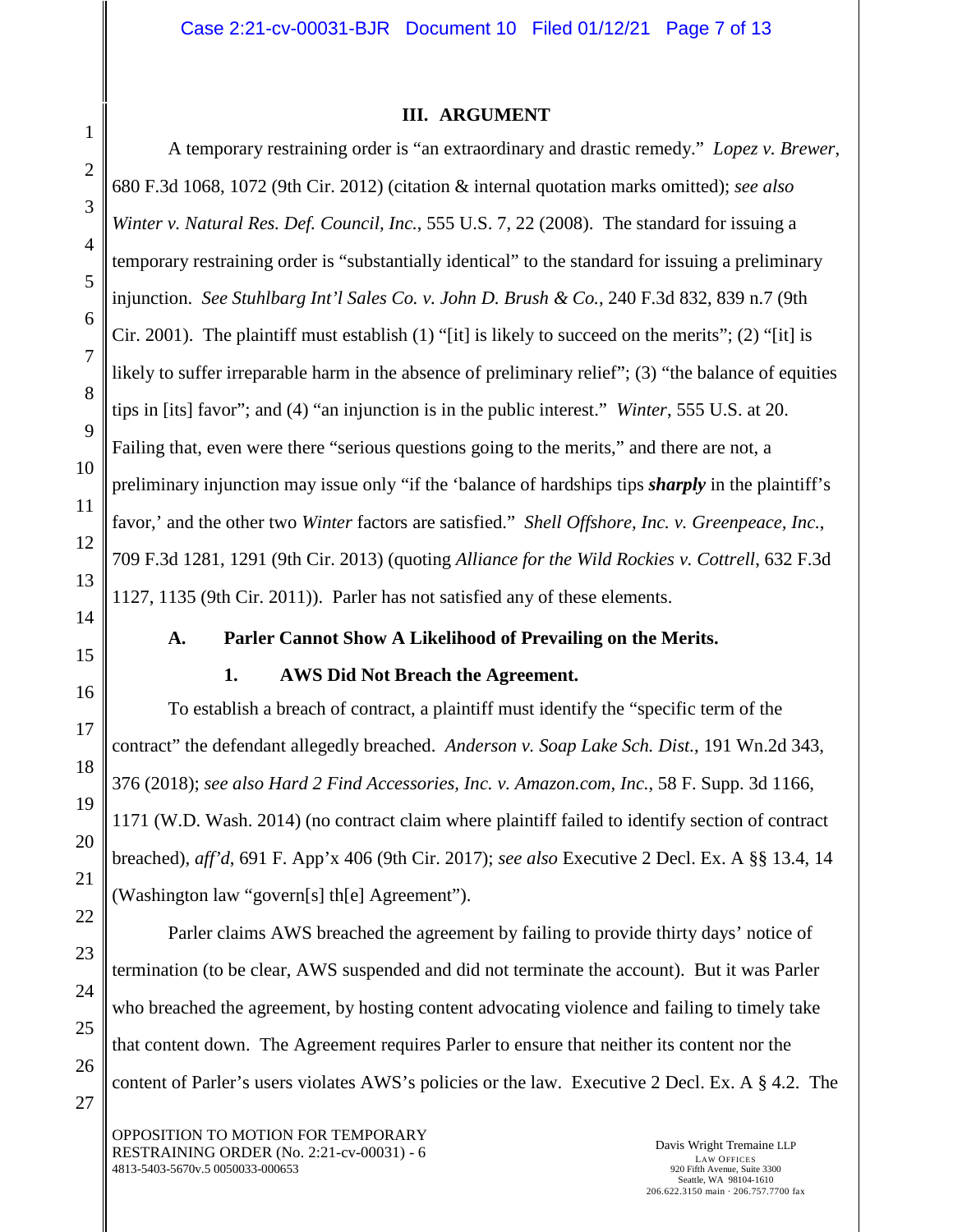### Case 2:21-cv-00031-BJR Document 10 Filed 01/12/21 Page 8 of 13

1 2 3 4 5 policies include the AUP, which prohibits "illegal" or "harmful" use, including content that "may be harmful to others," *id.* § 14; *id*. Ex. C, and requires Parler to "immediately suspend access" if it becomes aware the content violates the agreement. Executive 2 Decl. Ex. A § 4.5. If Parler fails to comply with these duties, AWS may "immediately" suspend Parler's account. *See id*. § 6.1 (a)-(b).

6 7 8 9 10 11 12 13 14 15 16 17 18 The content AWS provided to Parler is merely representative of volumes of content that poses a security risk and harms others, in direct violation of the AUP. *See id*. Exs. E-F (examples). That content includes, but is not limited to, calls for violence against a wide range of individuals, including elected officials, law enforcement officers, and teachers. People have acted on these calls: Parler was used to incite, organize, and coordinate the January 6 attack on the U.S. Capitol. *See* Doran Decl. Exs. F-G. AWS reported to Parler, over many weeks, dozens of examples of content that encouraged violence, including calls to hang public officials, kill Black and Jewish people, and shoot police officers in the head. Executive 2 Decl. Exs. D-F. Parler systematically failed to "suspend access" to this content, much less to do so immediately, and demonstrated that it has no effective process in place to ensure future compliance.<sup>3</sup> Executive 2 Decl. *¶* 7. Parler itself has admitted it has a backlog of 26,000 reports of content that violates its (minimal) community standards that it had not yet reviewed. *Id*. Parler's own failures left AWS little choice but to suspend Parler's account.

19 20 21 22 23 Parler's Complaint is replete with insinuations that AWS had equal grounds to suspend Twitter's account and thus discriminated against Parler. For example, Parler cites the hashtag "#hangmikepence," which briefly trended on Twitter. Mot. ¶ 4. But AWS *does not host*  Twitter's feed, so of course it could not have suspended access to Twitter's content. Executive 1 Decl. ¶¶ 5, 7. Twitter has since independently blocked that hashtag. Doran Decl. Ex. L.

24 25

26

OPPOSITION TO MOTION FOR TEMPORARY RESTRAINING ORDER (No. 2:21-cv-00031) - 7 4813-5403-5670v.5 0050033-000653

<sup>27</sup> <sup>3</sup> Parler claims it removed the content AWS flagged, Compl. [29, but Parler failed to do so in a timely manner, or required follow up, sometimes several times, Executive 2 Decl. ¶ 5.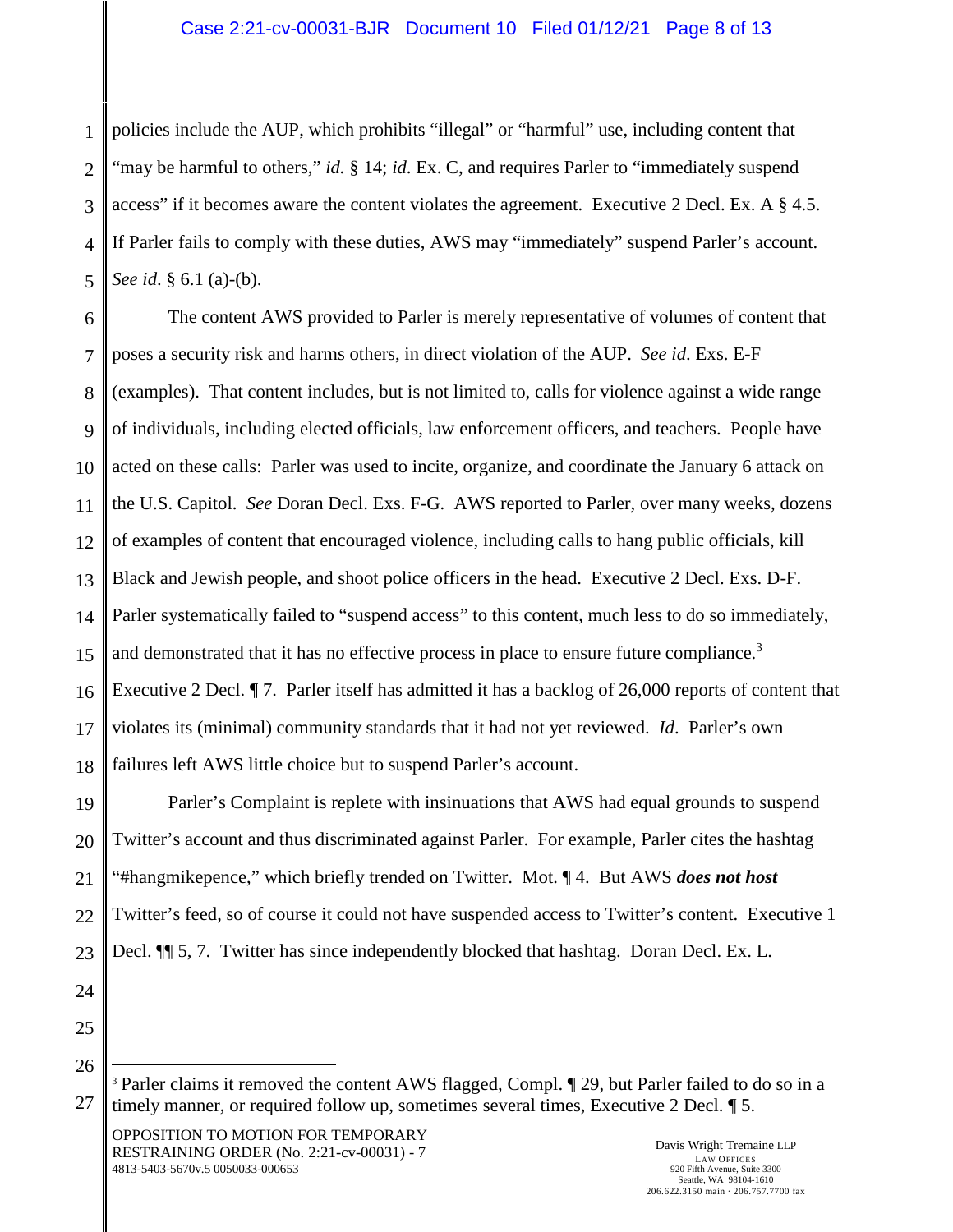1

3

### **2. AWS Did Not Tortiously Interfere with Parler's Business Expectancies.**

2 4 5 6 7 8 Parler cannot plead around its contract claim by asserting a claim for tortious interference. An interference claim requires the plaintiff to establish (1) a valid contractual relationship or business expectancy; (2) the defendant had knowledge of that relationship; (3) an intentional interference inducing or causing a breach or termination of the relationship or expectancy; (4) the defendant interfered for an improper purpose or used improper means; and (5) resultant damage. *Pac. Nw. Shooting Park Ass'n v. City of Sequim*, 158 Wn.2d 342, 351 (2006). Parler fails to allege several of these elements.

9 10 11 12 13 14 15 16 First and most important, Parler bases its interference claim on its allegation that Amazon "terminat[ed] Parler's Agreement." Compl. ¶ 51. However, where the defendant's alleged interference is the exercise of a contractual right, a plaintiff has "no reasonable expectancy" and cannot assert an interference claim. *Birkenwald Distrib. Co. v. Heublein, Inc*., 55 Wn. App. 1, 10 (1989). Because the Agreement permitted Amazon to suspend Parler, Parler cannot assert a tortious interference claim based on the suspension. *Hein v. Chrysler Corp*., 45 Wn.2d 586, 595, 598 (1954) (where "true gist of the action" is contract breach, courts dismiss interference claims; damage "may be fully recovered by the injured party in his breach of contract action").

17 18 19 20 21 22 23 24 Further, Parler has not alleged any interference was for an improper purpose or done through improper means. "Improper purpose" requires that the interferor acted out of "greed, retaliation, or hostility," *Elcon Constr., Inc. v. E. Wash. Univ.*, 174 Wn.2d 157, 169 (2012), and "wrongful means" requires the alleged interference be "wrongful by some measure beyond the fact of the interference itself," *Pleas v. City of Seattle*, 112 Wn.2d 794, 804 (1989) (citation & internal quotation marks omitted). Parler speculates that AWS suspended Parler's account for improper reasons, but that speculation elides entirely the fact that (as AWS repeatedly warned it) Parler repeatedly violated the Agreement. *Supra* at III.A.1.

25

# **3. AWS Did Not Violate the Sherman Act.**

26 27 Plaintiff's Complaint fails to plead the most basic elements of a Section 1 claim. "§1 requires: (1) a 'contract, combination or conspiracy among two or persons or distinct business

OPPOSITION TO MOTION FOR TEMPORARY RESTRAINING ORDER (No. 2:21-cv-00031) - 8 4813-5403-5670v.5 0050033-000653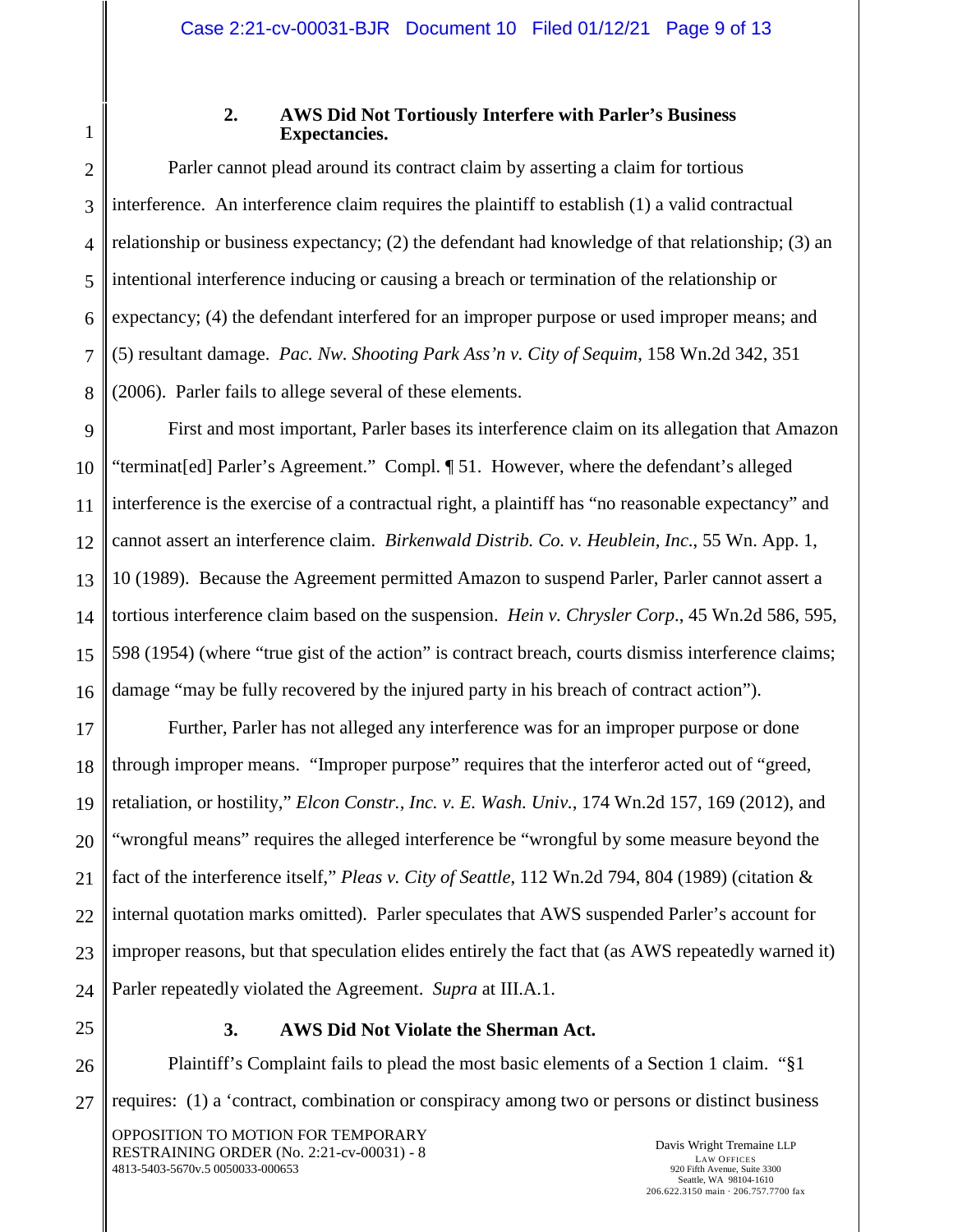1 2 3 entities'; (2) which is intended to restrain or harm trade; (3) 'which actually injures competition'; and (4) harm to the plaintiff from the anticompetitive conduct." *NameSpace Inc. v. Internet Corp. for Assigned Names and Numbers*, 795 F.3d 1124, 1130 (9th Cir. 2015).

4 5 6 7 8 9 10 11 12 13 14 15 As the Supreme Court held in *Bell Atlantic Corp.* v. *Twombly*, 550 U.S. 544 (2007), a plaintiff claiming a Section 1 violation must plead "enough factual matter (taken as true) to suggest that an agreement was made." *Id.* at 556-57; *Insulate SB Inc., v. Advanced Fishing Systems Inc. et al.,* 797 F. 3d 538, 544-46 (8th Cir. 2015) (applying same principles to vertical agreements). But Parler does not even claim Twitter and AWS communicated about Parler, much less formed an agreement. Nor could it, as a senior AWS executive testified AWS did not authorize and is not aware of such communications. Executive 1 Decl. ¶ 8. The Complaint alleges only that Amazon has agreed to provide cloud infrastructure to deliver Twitter feeds, *see*  Compl. ¶¶ 15-16, and then asserts that "AWS is violating Section 1 of the Sherman Antitrust Act in combination with Defendant [sic] Twitter." *Id.* ¶ 5. As *Twombly* holds, this does not suffice to survive a motion to dismiss: "[A] conclusory allegation of agreement at some unidentified point does not supply facts adequate to show illegality." 550 U.S. at 557.

16 17 18 19 20 21 22 23 24 25 26 27 Further, "[f]ollowing *Twombly*, courts dismiss Section 1 complaints when there is an independent business justification for the observed conduct and no basis for rejecting it as the explanation for the conduct." *In re McCormick & Co. Inc.*, 217 F. Supp. 3d 124, 132-34 (D.D.C. 2016) (granting motion to dismiss based on *Twombly*, citing other cases); *see also Souza v. Estate of Bishop*, 821 F.2d 1132, 1335 (9th Cir. 1987) (Where there is an "understandable and legitimate business reason" for each defendant's conduct, plaintiff fails to state a Section 1 claim). Here, not only does AWS have a legitimate business reason to suspend Parler's account, but that reason—keeping content that violates its agreement with customers off its servers—is the only plausible conclusion. To be clear, AWS has no incentive to stop doing business with paying customers that comply with its agreements. Parler failed to meet that obligation, and fails to state a claim for an antitrust violation, much less to show a likelihood of prevailing on the merits of its antitrust claim.

OPPOSITION TO MOTION FOR TEMPORARY RESTRAINING ORDER (No. 2:21-cv-00031) - 9 4813-5403-5670v.5 0050033-000653

Davis Wright Tremaine LLP LAW OFFICES 920 Fifth Avenue, Suite 3300 Seattle, WA 98104-1610 206.622.3150 main · 206.757.7700 fax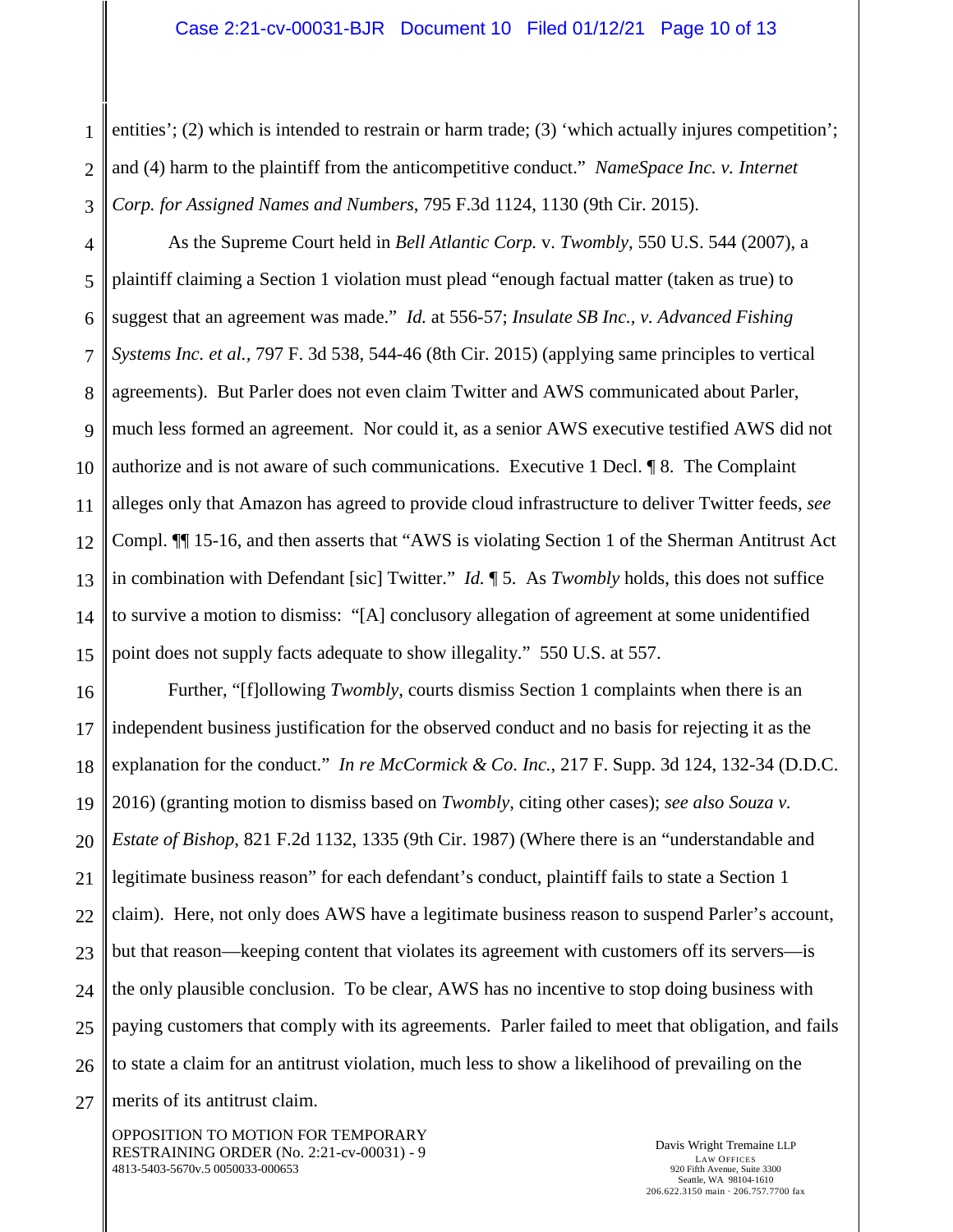1 2 3 4 5 6 7 8 9 10 Parler's antitrust allegations fail also because they do not even plead the basic requirements of a Sherman Act claim, such as how competition is harmed, *NYNEX Corp. v. Discon, Inc.,* 525 U.S. 128, 135 (1998), the relevant product and geographic markets, *Tanaka v. Univ. of S. Cal*., 252 F.3d 1059, 1063 (9th Cir. 2001), the share of those markets enjoyed by AWS, *Rick-Mik Enters., Inc. v. Equilon Enters. LLC*, 532 F.3d 963, 972-73 (9th Cir. 2008), and others. This is especially important where, as here, Parler freely admits that it has access to numerous potential web-hosting service providers—not claimed to be involved in or restrained by the alleged conspiracy—with whom Parler can freely contract. *See* Compl. ¶ 23. Those alternatives alone preclude Parler from stating a plausible claim for relief. *See Omega Envtl., Inc. v. Gilbarco, Inc.*, 127 F.3d 1157, 1162-64 (9th Cir. 1997).

11

# **4. Section 230 Bars Interference and Antitrust Claims.**

12 13 14 15 16 17 18 19 20 21 In addition to their facial deficiencies, Parler's interference and antitrust claims also fail under Section  $230(c)(2)$  of the Communications Decency Act. Under that statute, the provider of an "interactive computer service" is immune for acting in good faith to restrict access to material that is excessively violent, harassing, or otherwise objectionable. *Barnes v. Yahoo!, Inc.*, 570 F.3d 1096 1105 (9th Cir. 2009) (citing 47 U.S.C. § 230(c)(2)). That is precisely what AWS did here: removed access to content it considered "excessively violent" and "harassing.]" 47 U.S.C. § 230(c)(2)(A); *see Zango, Inc. v. Kaspersky Lab, Inc.*, 2007 WL 5189857, at \*4 (W.D. Wash. Aug. 28, 2007) (assessment of objectionable content is subjective to the provider), *aff'd*, 568 F.3d 1169 (9th Cir. 2009); *Holomaxx Techs. v. Yahoo!, Inc.*, 2011 WL 865794, at \*5 (N.D. Cal. Mar. 11, 2011) (same). $^{4}$ 

22

OPPOSITION TO MOTION FOR TEMPORARY RESTRAINING ORDER (No. 2:21-cv-00031) - 10 4813-5403-5670v.5 0050033-000653

<sup>23</sup> 24 25 <sup>4</sup> Parler's antitrust and interference claims are also barred by § 230(c)(1). *See, e.g*., *Riggs v. MySpace, Inc*., 444 F. App'x 986, 987 (9th Cir. 2011) (Section 230(c)(1) immunizes "decisions to delete [plaintiff's] user profiles"); *Fed. Agency of News LLC v. Facebook, Inc*., 432 F. Supp. 3d 1107, 1116-21 (N.D. Cal. 2020) (dismissing claims based on removal of plaintiff's account, postings, and content); *Mezey v. Twitter, Inc*., 2018 WL 5306769, at \*1 (S.D. Fla. July 19, 2018)

<sup>26</sup> (dismissing plaintiff's claims that Twitter unlawfully suspended his account); *Dipp-Paz v.* 

<sup>27</sup> *Facebook*, 2019 WL 3205842, at \*3 (S.D.N.Y. July 12, 2019) (Section 230 bars claims arising from suspension of plaintiff's Facebook account).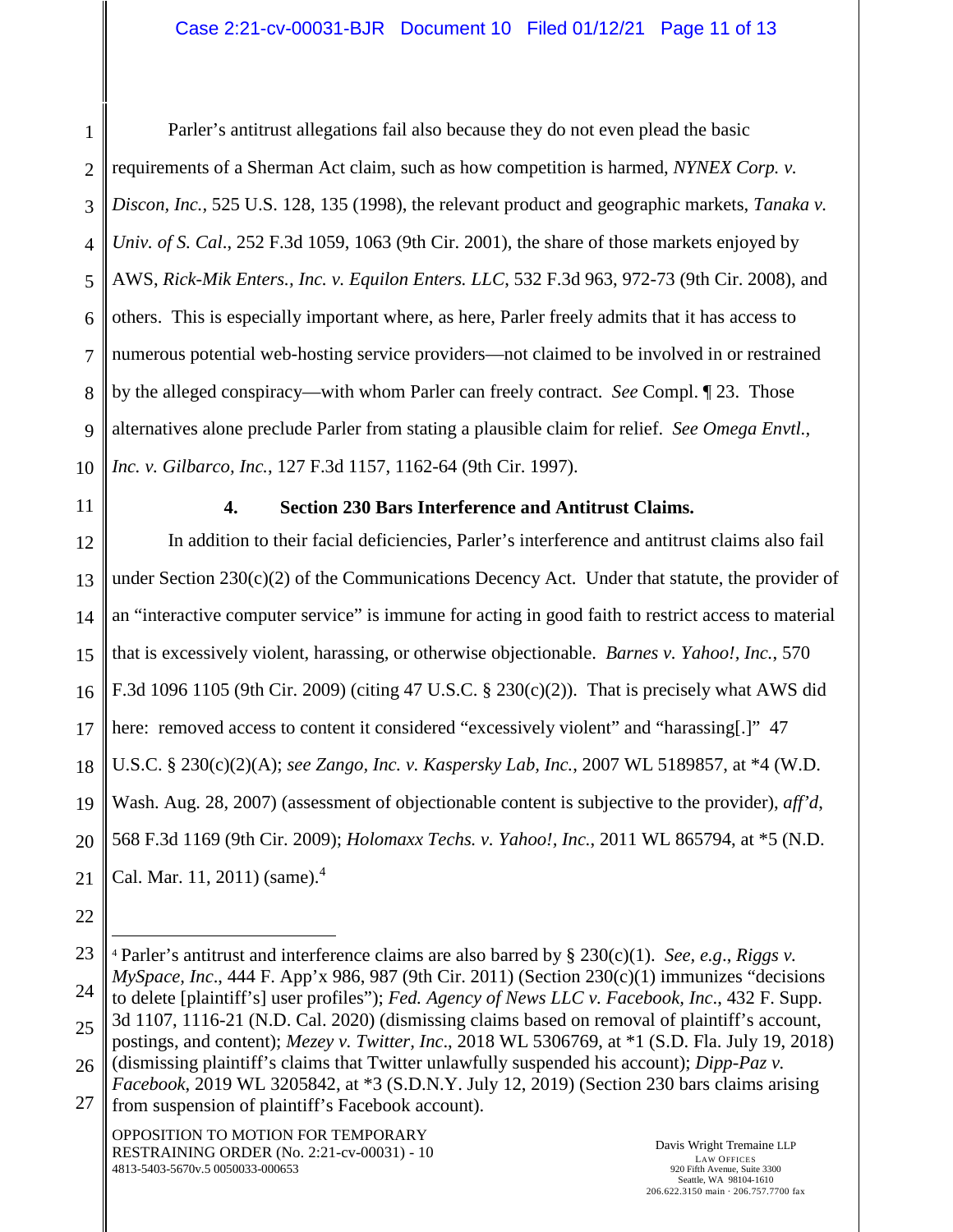## **B. The Balance of Equities and Public Interest Disfavor an Injunction.**

To obtain injunctive relief, a plaintiff also "must establish that 'the balance of equities tips in [its] favor.'" *Stormans, Inc. v. Selecky*, 586 F.3d 1109, 1138 (9th Cir. 2009) (quoting *Winter*, 555 U.S. at 20). "The less certain ... the likelihood of success on the merits, the more plaintiffs must convince the district court that the public interest and balance of hardships tip in their favor." *Sw. Voter Registration Educ. Project v. Shelley*, 344 F.3d 914, 918 (9th Cir. 2003). Courts also must consider whether the relief would adversely affect the rights of nonparties or the public. *See Winter*, 555 U.S. at 26.

The hardships on AWS and the public from an injunction would far outweigh any speculative damage Parler claims it may suffer from a short interruption of its service.

First, compelling AWS to host Parler content would threaten the safety of individuals. This risk is not speculative. The violence at the U.S. Capitol was assisted by content posted by Parler users. *See, e.g.*, Doran Decl. Ex. F (sites including Parler used to provide "directions on which streets to take to avoid the police and which tools to bring to help pry open doors"). Forcing Amazon to host such content poses further risk, including at the inauguration next week. Such a requirement also poses a risk to Amazon itself, with posts calling for others to "burn down Amazon delivery trucks" until they "reverse course." Executive 2 Decl. Ex. F. By suspending Parler's account, AWS seeks to prevent illegal and violent acts from being coordinated using AWS's resources—a right the Agreement secures.

Second, any injunction would impair AWS's ability to take swift action against customers who misuse its services to promote violence. Requiring AWS to allow services like Parler to remain active through weeks or months of court proceedings would heighten the risk of violence and harm to the public.

Finally, Parler's allegations of harm contradict its own public statements. Parler's CEO has assured users that Parler "prepared for events like [the termination] by never relying on amazons [sic] proprietary infrastructure," that the site will be fully operational "with less then [sic] 12 hours of downtime" after termination, and that Parler has "many [companies] competing

OPPOSITION TO MOTION FOR TEMPORARY RESTRAINING ORDER (No. 2:21-cv-00031) - 11 4813-5403-5670v.5 0050033-000653

Davis Wright Tremaine LLP LAW OFFICES 920 Fifth Avenue, Suite 3300 Seattle, WA 98104-1610 206.622.3150 main · 206.757.7700 fax